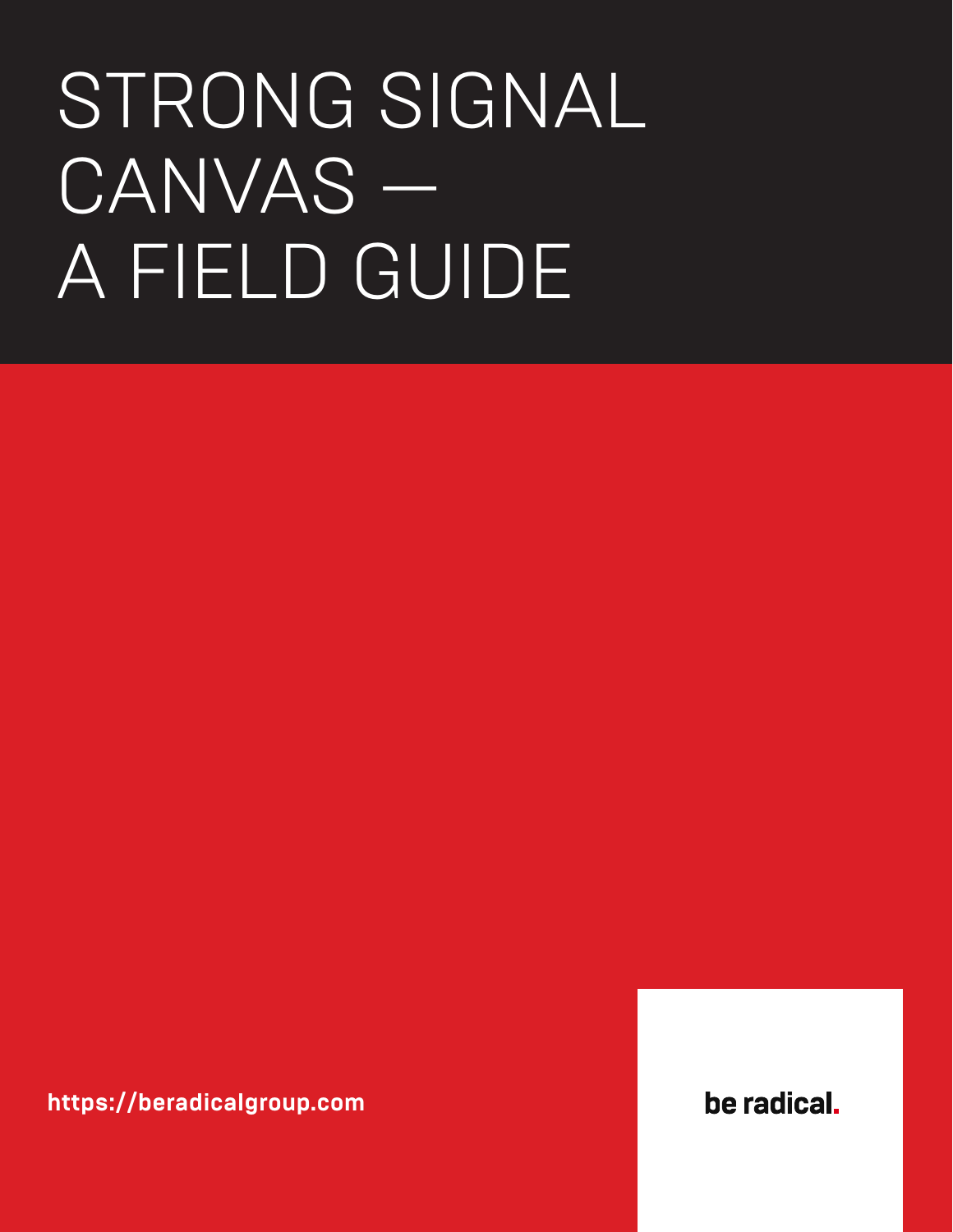## be radical.

Building on our Signal Spotting Field Guide (Download here: [https://be](#page-0-0)[radical.co/signal](#page-0-0)), differentiating between weak and strong signals becomes a crucial effort in ones desire to gain a better understanding of the future. Many weak signals either fail to materialize into lasting change or do so at a much later point in time than commonly anticipated. To answer these questions, we developed a robust, simple to use framework to assess weak signals in those two critical dimensions: The Strong Signal Canvas.

After you have identified a weak signal (see our Signal Spotting Field Guide), evaluate the signal along the following five dimensions:

#### Timing

Is the prospective solution readily available and potentially scalable? If the tools and/or technology required are still developing, where are they on the learning curve of innovation? Identify the technological requirements to meet the "good enough" threshold for each requirement, and project backward the necessary developments and possible breakthroughs needed to get to the threshold.

Example: Virtual Reality headsets need displays where the individual pixel is small enough, so that the human eye can't perceive any boundaries between each pixel anymore. The threshold lies at around 60 pixels/degree at the fovea. Currently no commercially available headset clears this barrier.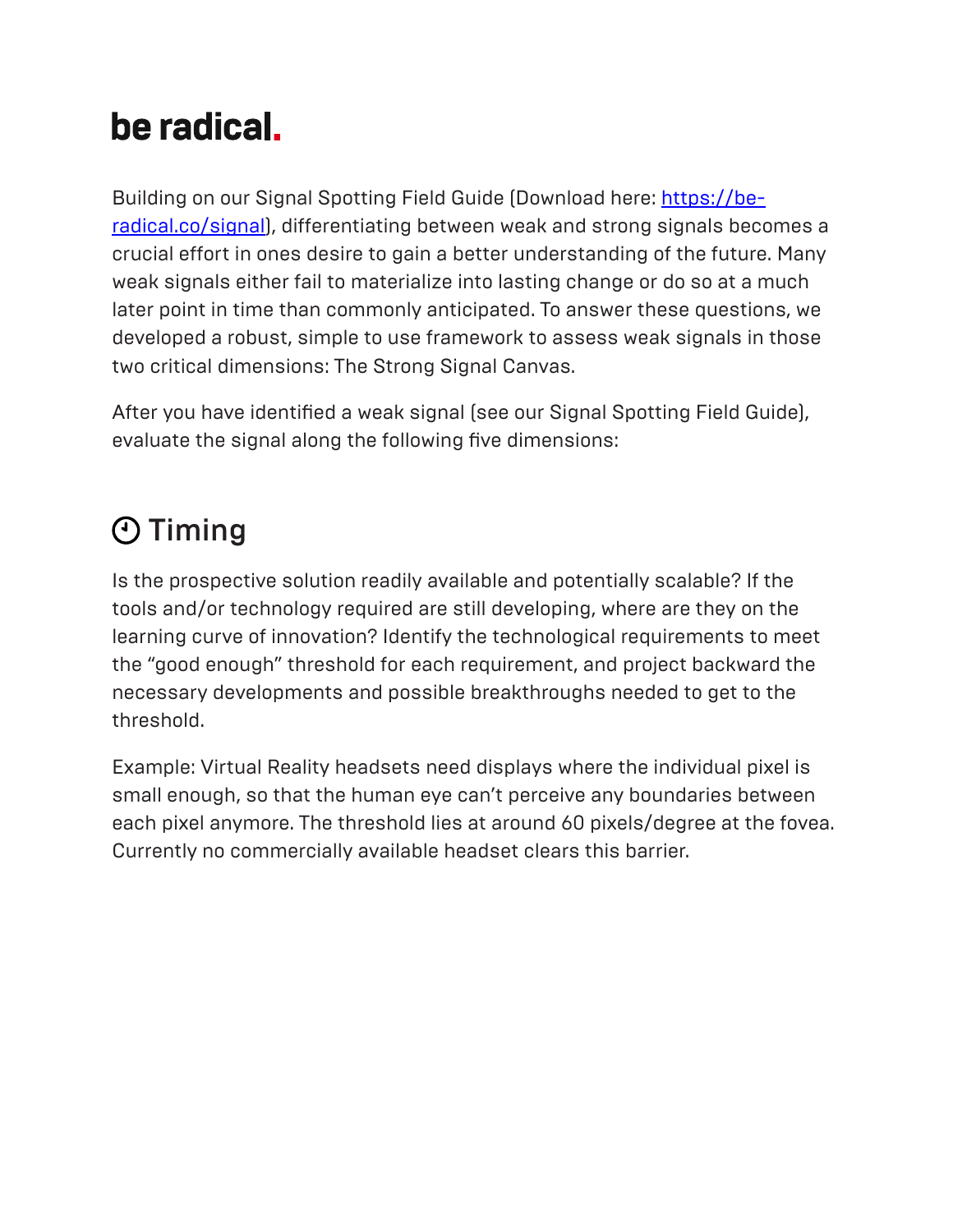## be radical.

## **22 Insight**

What are the enabling contextual conditions that would need to change for a solution to become the right fit for the targeted problem? What else needs to be true for this signal to reach full strength? Try to identify the "Gestalt" of the tipping point, when something that has been a curiosity becomes undeniable. The Gestalt describes all the factors which are typically outside of your direct sphere of influence, but need to be either met or removed for the core innovation to hold in the market. Explore the Gestalt through STEEPS dimensions (Science/Technology/Environment/Economy/Politics/Social): What are the Scientific and Technological breakthroughs still required? What needs to be true about the Environmental and Economic context or future impacts for this possibility to be realized? What Political and Social conditions need to change? If you're watching weak signals in heavily regulated environments (healthcare, biotech, financial services), these questions are particularly critical.

Example: Autonomous vehicles face scrutiny and numerous open questions in areas such as rules & regulation, liability and insurance, as well as social acceptance. All factors which a car maker has to take into account but can't directly influence.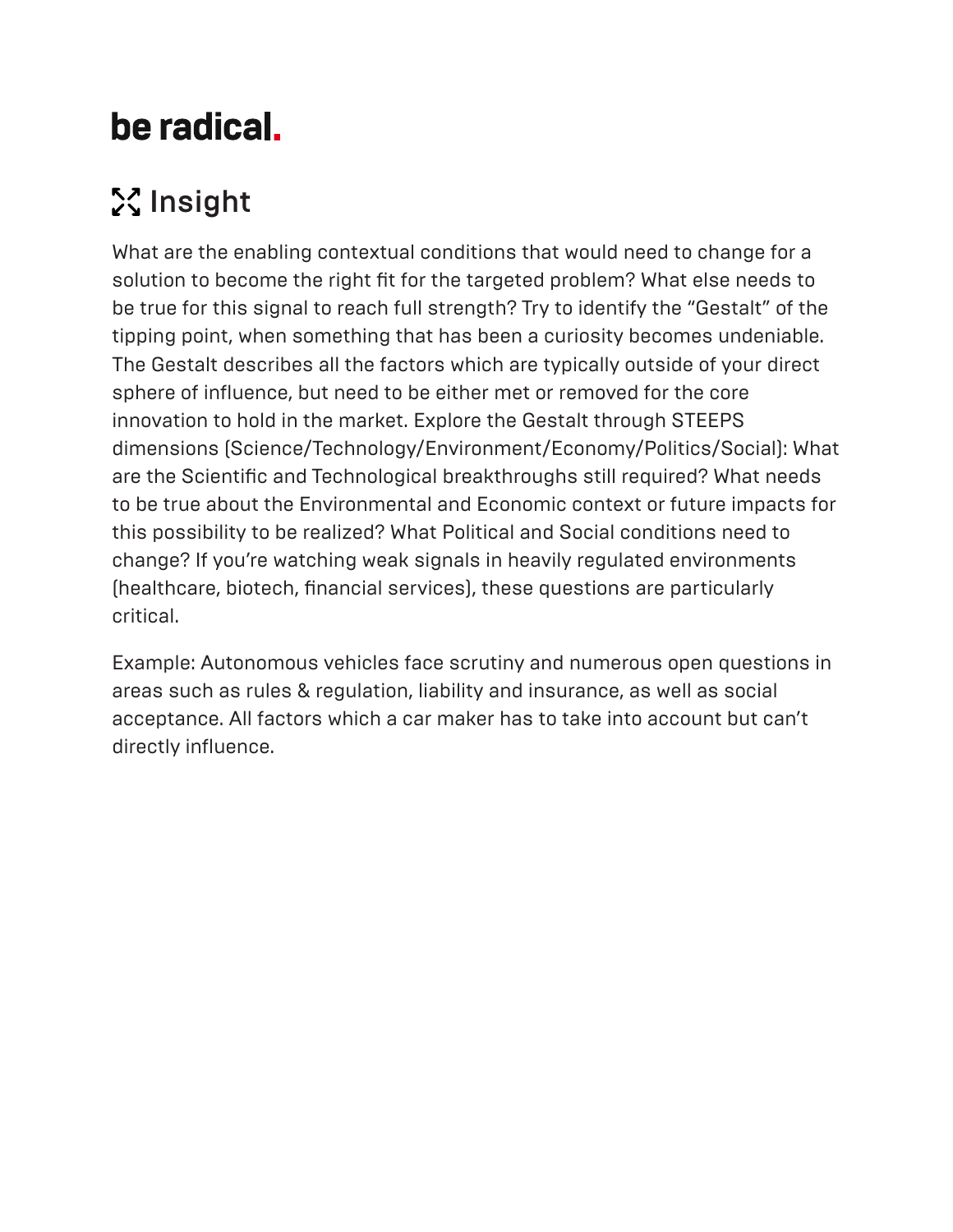#### be radical.

The next three factors all describe the problem space the weak signal plays in.

#### **≒ Frequency**

How often do we encounter the problem?

#### I<sup>el</sup> Density

How long/deep is our engagement with the problem?

#### **HH Friction**

How much pain do we experience with the problem?

Validating the problem space through these three lenses (which were conceived by our friend Chris Yeh, author of the bestselling book "Blitzscaling") allows us to verify the need and level thereof for a given solution. Should either factor be not high enough, a weak signal might be technologically viable and might even fit into the Gestalt, alas it won't be successful in the market as it didn't clear the problem space hurdle.